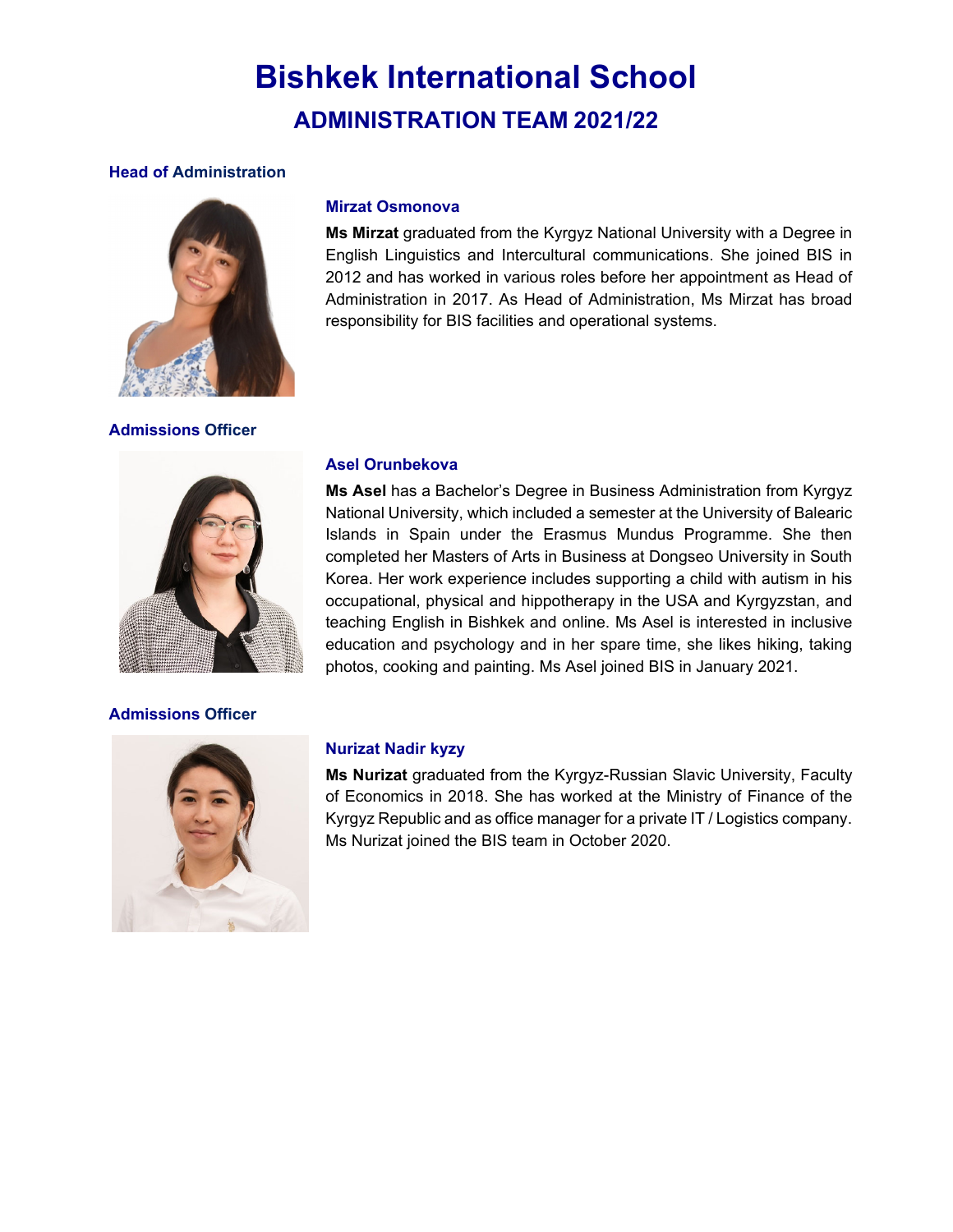# **School Registrar**



# **Chief Accountant**



# **Accountant / Inventory**



#### **Accountant / Cashier**



### **Nurbek Chagataev**

**Mr Nurbek** graduated from the Cyprus International University with a degree in International Relations. His work experience includes working in guest relations at the 'Warner Brothers World Abu Dhabi', and at the Republican Centre for Health Protection in the Kyrgyz Republic. His responsibilities in BIS include student reports, records, and transcripts, setting all timetables, and setting and administering the Cambridge IGCSE and ISA examinations. Mr. Nurbek joined BIS in September 2020.

#### **Ermek Alybekova**

**Ms Ermek** graduated from Bishkek Academy of Finance and Economics where she studied accounting, analysis and auditing. She worked in accounting roles in major companies in Bishkek before joining BIS in early 2015, as Accountant Assistant before taking over as Chief Accountant from 2017.

## **Bermet Abdykul kyzy**

**Ms Bermet** graduated from International University Ataturk Alatoo where she studied world economics. After graduation she worked as an accountant for more than 7 years in different companies in Bishkek. Ms Bermet joined the BIS team in summer 2021.

#### **Burmakan Birnazarova**

**Ms Burmakan** studied in the Academy of Management under the President of Kyrgyz Republic and completed her first degree at the International University of Kyrgyzstan, as well as a second degree from the Computer System Institute in Skokie, Illinois, USA. She worked for My Tax Place as Accounts assistant in Chicago, IL, USA before joining BIS in January 2018.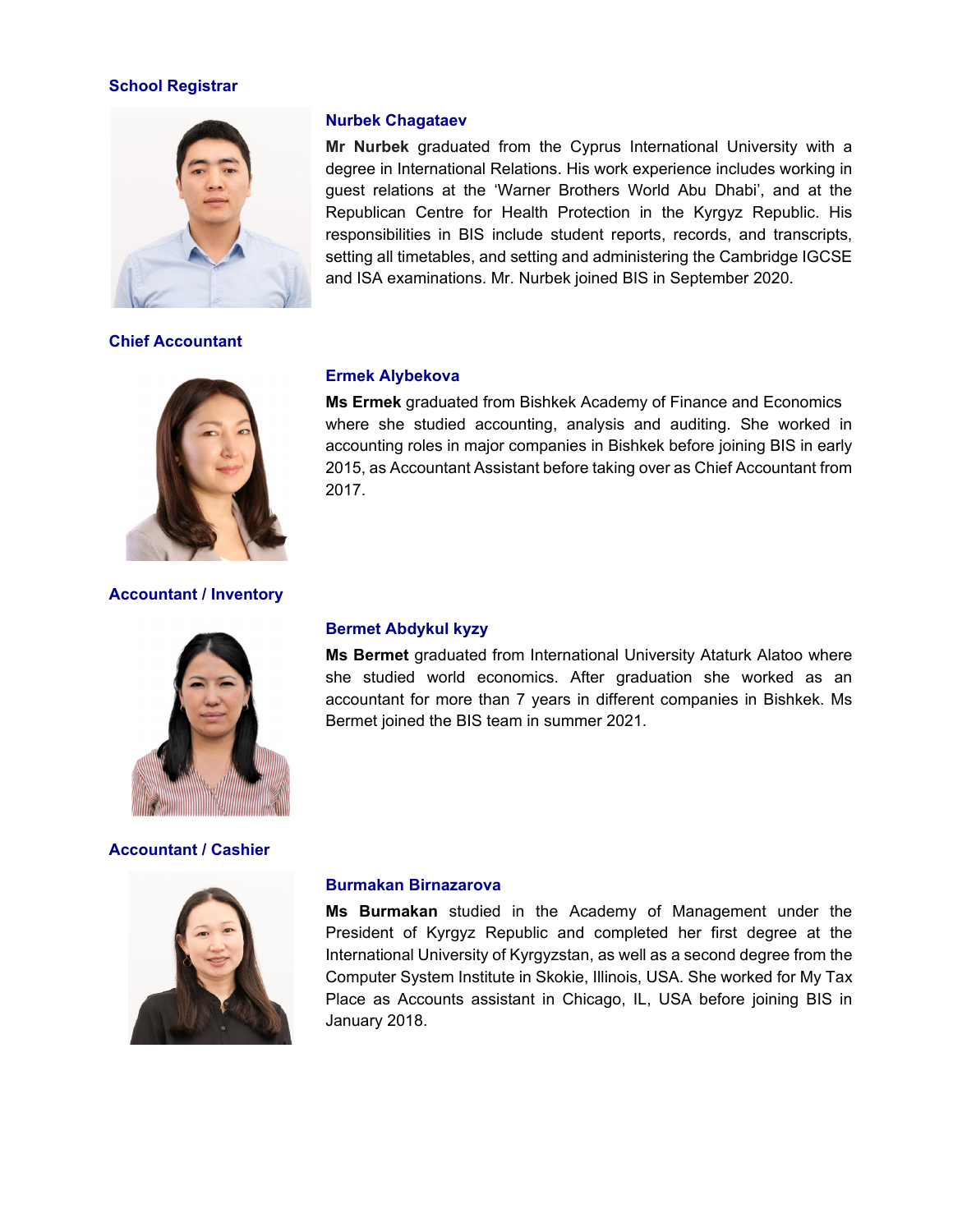# **Accountant**



## **School Doctor**



## **Nazgul Madanova**

**Ms Nazgul** graduated from the Bishkek Financial and Economic College and later from the Kyrgyz-Russian Slavic University, Faculty of Finance and Credit. She has over 15 years work experience as an accountant in major companies in Bishkek. Ms Nazgul joined BIS in December 2021.

## **Asel Turusbaeva**

**Dr Asel** is a graduate of the Kyrgyz State Medical Academy and Kyrgyz National University, where she studied for 10 years including practical experience, and graduated with postgraduate medical degree. Before joining BIS in 2015, Dr Asel worked as pediatrician in Family Medical Center No. 6, and as an emergency doctor with the ambulance service.

#### **Logistics & Procurement Officer & Assistant ECA Coordinator**



**School Nurse** 



#### **Aiza Kupueva**

**Ms Aiza** got bachelor's degree from the International Alatoo University in engineering management degree, had been an exchange student at Eastern Mediterranean University of Northern Cyprus, got a master's degree in business management from the Bialystok University of Technology in Poland. Have been an Erasmus intern in digital marketing in Croatia after graduation. Before joining BIS in November 2021, she has been working at Mercy Corps NGO, actively participating in promoting the literacy of children at schools in Kyrgyzstan.

#### **Saltanat Shailobekova**

**Nurse Saltanat** graduated from the Bishkek Medical College and later from the Arabayev University Faculty (Biology-Chemistry) with a Bachelor's degree. Before joining the BIS team in 2021, she worked as a nurse in Chui Regional Hospital.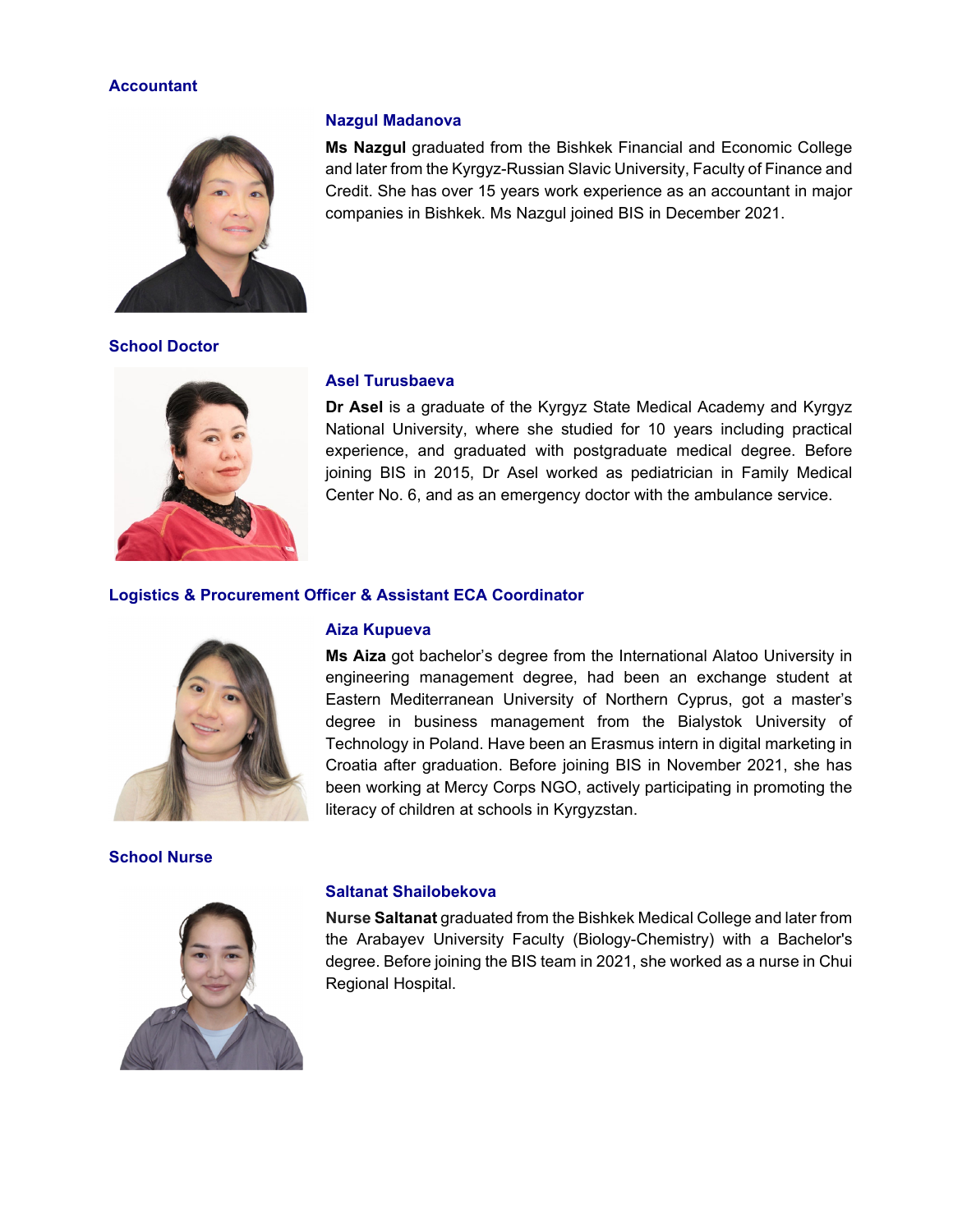#### **Lawyer**



## **Nargiza Kakelova**

**Ms Nargiza** graduated from the Kyrgyz-Russian Slavic University with a Master in Law in 2000. She is an experienced lawyer, including 10 years of work in the Investigative Office of the Ministry of Internal Affairs of the Kyrgyz Republic and 6 years as Head specialist on Legal Issues and HR in the State Tax service under the Government of the Kyrgyz Republic. Before joining BIS in 2016, she worked for the U.S. Embassy in Bishkek after getting her second Master's degree in Business Administration in South Korea.

# **HR Officer**



#### **Elena Zakharova**

**Ms Elena** graduated from Kyrgyz State National University as an English language teacher. Following several years teaching English in the Kyrgyz State Medical Institute, she worked as secretary to the International Monetary Fund Advisor in Bishkek before joining the HR Department of the US Embassy in Bishkek. Ms Elena has over 20 years' experience in HR roles with the US Embassy and joined BIS in summer 2019.

#### **Governance Support Officer**



## **Nuriza Begalieva**

**Ms Nuriza** has a degree in European studies from the American University of Central Asia, an MA degree in Politics and Security from OSCE Academy in Bishkek, and an MA degree in Human Rights and Democratization from Yerevan State University. Before joining BIS, she worked with Good Neighbors International in the Kyrgyz Republic where she was involved in community development projects targeting children from rural areas. Nuriza joined the BIS team in October 2020 with her primary role to support the overall governance of the school, including the Governing Board and Advisory Council.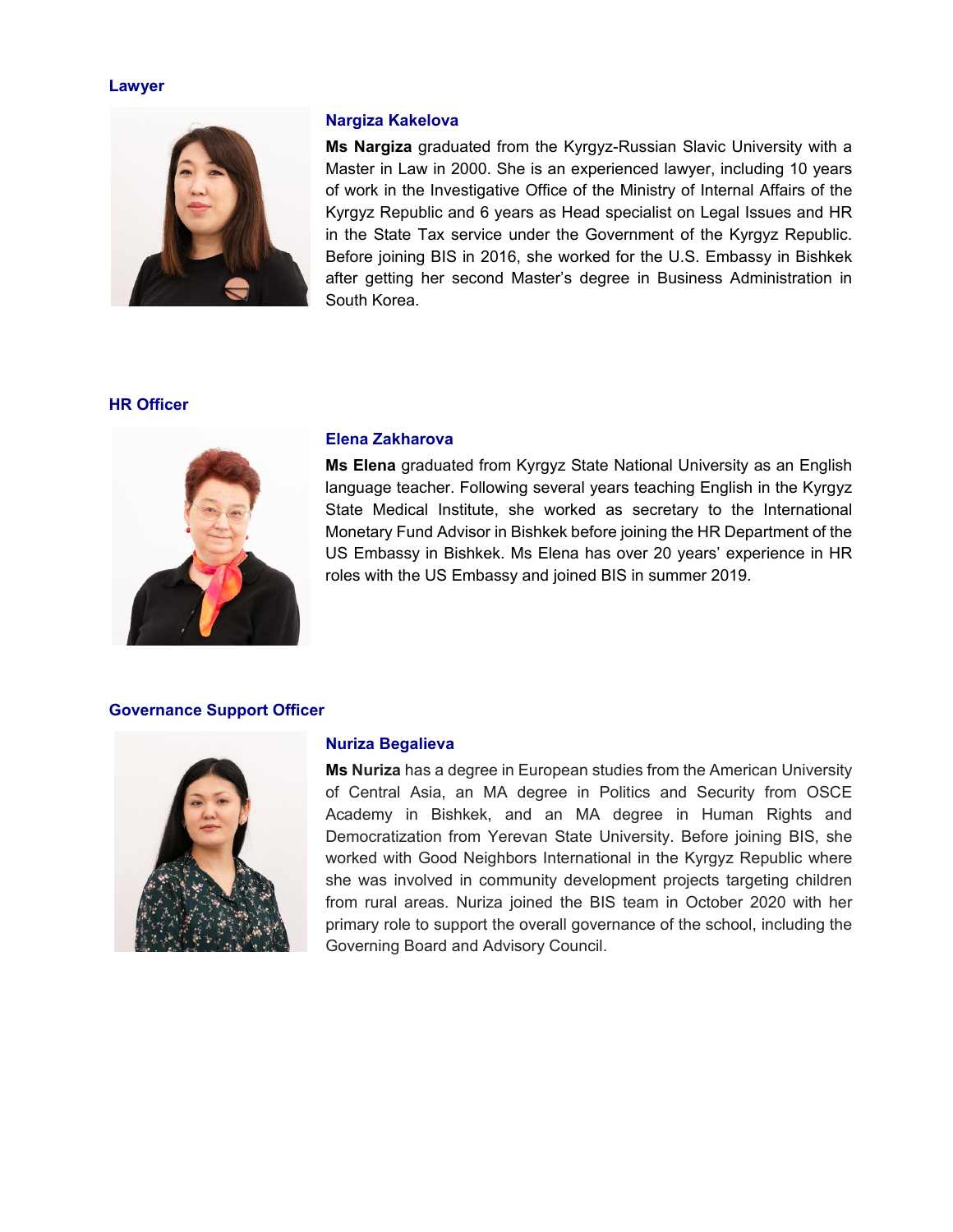## **University & Career Counselor**



**Alumni Officer** 



## **Valeria Totolina**

**Ms Valeria** graduated from the American University of Central Asia with a Master's Degree in Applied Psychology with a special focus on adolescents and adult counselling. Her work experience includes individual and group counselling sessions with adolescents and adults under the Psychological Health Institution, and providing individual career counselling and leading career-oriented lectures and events for adolescents. Ms Valeria joined BIS in June 2020 and is responsible for university and career counselling for High School students.

## **Nazira Tursalieva**

**Ms Nazira** brings a wealth of experience of international schools and cultures and the ability to interact easily with both our local and international families. With one child who has already graduated from BIS she is also very aware of the transition process beyond school life and she knows many of our recent graduates. Ms Nazira builds the alumni community of the school from graduating students and families who have left the school to move abroad.

## **IB Diploma Programme Administrator & CAS Coordinator**



## **Ainura Moldalieva**

**Ms Ainura** graduated from Bishkek Humanities University, where she studied World Economics. She worked for the last 10 years in several positions from travel agent to manager of Helpdesk department. Ms Ainura joined the BIS team in October 2021.

#### **Management Systems and Software Administrator**



#### **Esentur Dildebekov**

**Mr Esentur** is a graduate of the Department of Computer Engineering at the Kyrgyz-Turkish "Manas" University. He has experience in system administration in several companies and has taught IT and programming courses. Mr Esentur joined the BIS team in summer 2021 and he believes that acquired knowledge should be used to enhance and simplify life.